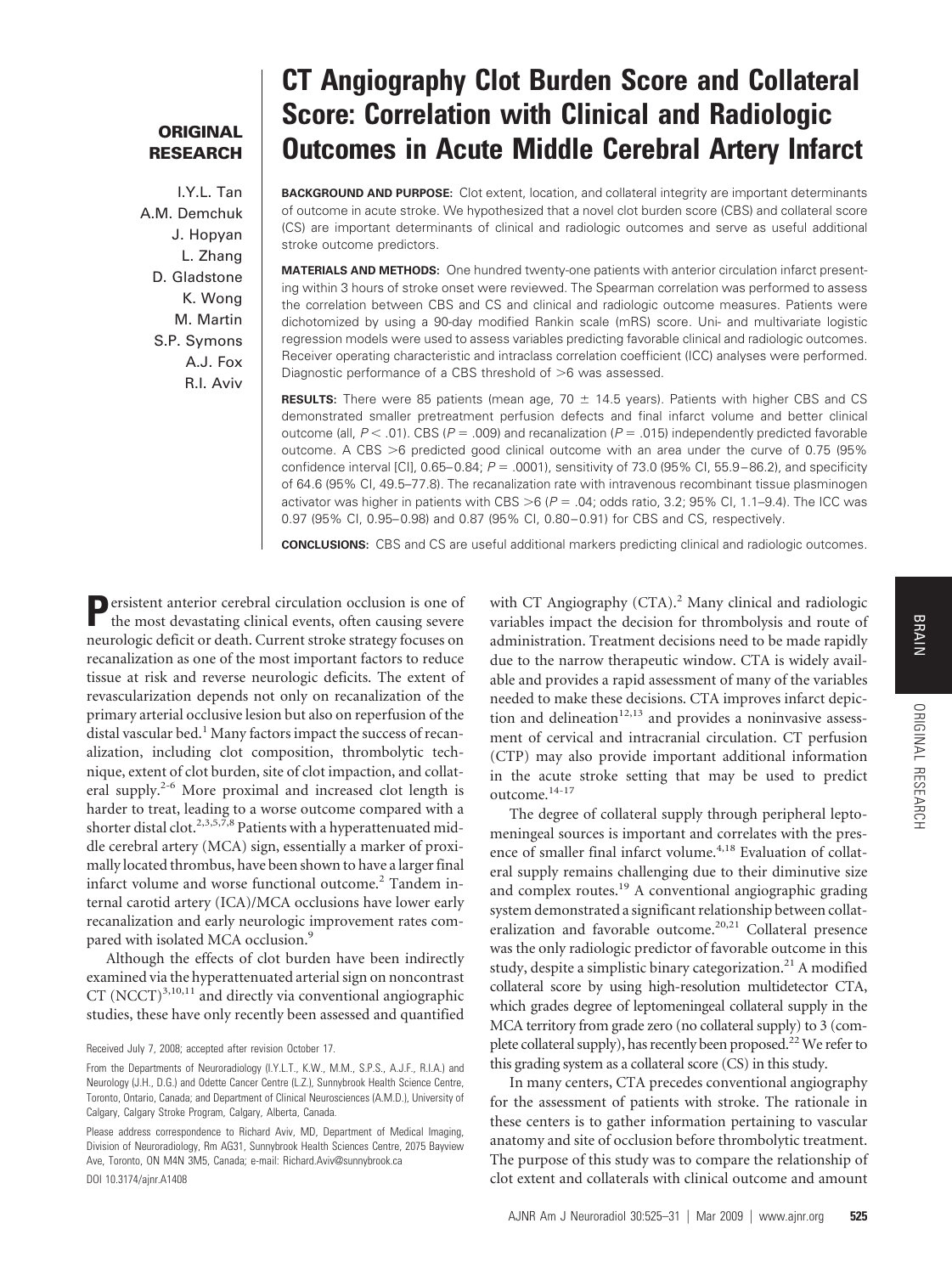

Fig 1. Illustration of CBS. A, A 10-point score is normal, implying absence of thrombus. Two points (as indicated) are subtracted for thrombus found on CTA in the supraclinoid ICA and each of the proximal and distal halves of the MCA trunk. One point is subtracted for thrombus found in the infraclinoid ICA and A1 segment and for each affected M2 branch. *B*, Occlusion of infra- and supraclinoid ICAs with a CBS of 7. *C*, Distal M1 and 2 M2 branch occlusions produce a CBS of 6. *D*, Occlusion of the terminal ICA, proximal M1, and A1, with a resultant CBS of 5.

of tissue at risk. We hypothesized that a novel clot burden score (CBS) and the CS are important determinants of clinical and radiologic outcomes and serve as useful additional variables in stroke outcome prediction.

### **Materials and Methods**

# *Study Design and Patient Cohort*

A single-center retrospective study was performed in all patients presenting within 3 hours of stroke symptoms to a regional stroke center between October 2005 and December 2007. Patients were assessed by the stroke team and underwent clinical assessment and an acute CTbased stroke protocol, including CTA and CTP. Follow-up imaging included repeat CTA/CTP within 24 hours and 5- to 7- day CT or MR imaging. Clinical data were collected by a stroke neurologist (J.H. and D.G., 3 and 5 years' experience, respectively) and maintained in a prospective stroke database (M.M., K.W.). Presenting National Institutes of Health Stroke Scale (pre-NIHSS) and 3-month follow-up modified Rankin Scale (mRS) scores were the minimum clinical data required for the study. For the purpose of this study, only patients with unilateral MCA territory stroke who had completed 90-day clinical follow-up were included. Of 458 patients in a prospective stroke and transient ischemic attack data base, 121 had unilateral anterior circulation infarct with variable occlusion involving the MCA with or without ICA occlusion—none had anterior cerebral artery (ACA) infarcts. Of those, 36 patients did not have complete 90-day clinical follow-up at the time of data analysis and were excluded from the study. The final cohort comprised 85 patients. This study was approved by the institutional review board, and individual patient consent was obtained.

#### *Scanning Protocol and Generation of Parametric Maps*

The CT stroke protocol, performed on a 64-section CT scanner (LightSpeed VCT, GE Healthcare, Milwaukee, Wis), included preand postcontrast CT head scans with the following parameters: 120 kilovolt (peak) (kVp), 340 mA,  $8 \times 5$  mm collimation, 1 s/rotation, and table speed of 15 mm/rotation. CTA was performed from the aortic arch to the vertex with the following parameters: 0.7 mL/kg iodinated contrast agent up to a maximum of 90 mL (iohexol, Omnipaque, 300 mg iodine/mL; GE Healthcare, Piscataway, NJ), 5- to 10-second delay, 120 kVp, 270mA, 1 s/rotation, 1.25-mm-thick sections, and table speed of 3.7 mm/rotation.CTA datawere automatically processed by the technicians, including multiplanar 7-mm maximum intensity projection (MIP) reconstructions and 4-mm axial reformats or CTA source images.

The CTP technique included a 45-second scanning reconstructed at 0.5-second intervals to produce a series of 90 sequential images for each of the 8 sections, covering a total of 40 mm from the basal ganglia to the lateral ventricles. CTP scanning parameters were the following: 80 kVp, 190 mA, 0.5-mL/kg (maximum, 50 mL) iodinated contrast agent injected at 4 mL/s with a 3- to 5-second delay.

A repeat CTA or MRA was performed within 24 hours of the initial study. Follow-up included an NCCT head scan with similar parameters as previously mentioned and/or follow-up MR imaging protocol at days 5–7. MR imaging sequences included axial fluidattenuated inversion recovery (FLAIR) (TR/TE/TI, 8000/120/200 ms; FOV, 22 cm; matrix,  $320 \times 224$ ; section thickness [ST], 5; 1-mm gap), gradient T2-weighted (TR/TE, 1100/35 ms; flip angle [FA], 20°; FOV, 24 cm; matrix,  $320 \times 224$ ; ST, 5; 1-mm gap), diffusion-weighted imagining (TR/TE, 8125 ms/min; FOV, 26 cm; image matrix,  $128 \times$ 128 pixels; ST, 5 mm with no gap), T2-weighted fast spin-echo (TR/ TE, 5100/100 ms; ST, 5 mm; 1-mm gap; FOV, 24 cm; matrix, 320 224), and sagittal T1-weighted FLAIR (TR/TE/TI, 2163/26/750 ms; FOV, 22 cm; matrix,  $320 \times 224$ ; ST, 5; 1-mm gap). 3D spoiled gradient-recalled-echo contrast-enhanced MRA parameters were the following: TE/FA, minimum/35°; ST, 2 mm; FOV, 30 cm; matrix, 384  $\times$ 320. Gadolinium 9 mL (Gadovist; Bayer Schering Pharma, Berlin, Germany) 1.5 mL/s with 25 mL of saline flush at same rate.

#### *Imaging Analysis*

**Scores.** The Alberta Stroke Program Early CT Score (ASPECTS) methodology is well described by Barber et al<sup>23</sup> and is shown to have high interobserver agreement. Precontrast CT head scans were independently reviewed by 2 staff neuroradiologists (R.I.A., S.P.S. with 5 years' stroke imaging experience) who were blinded to the patient's clinical symptoms. Median ASPECTSs of these readers were used.

The CBS is a scoring system to define the extent of thrombus found in the proximal anterior circulation by location $^{24}$  and is scored on a scale of  $0-10$  (Fig 1). A score of 2 is subtracted if thrombus is found in each of the supraclinoid ICAs, the proximal half of the MCA trunk, and the distal half of MCA trunk. A score of 1 is subtracted if thrombus is found in the infraclinoid ICA, ACA, and for each affected M2 branch. The thrombus can be partially or completely occlusive. A score of 10 is normal, implying clot absence. A score of 0 implies complete multisegment vessel occlusion.

The collateral grading system was scored on a scale of 0-3 (Fig 2).19,21 A score of zero indicated absent collateral supply to the oc-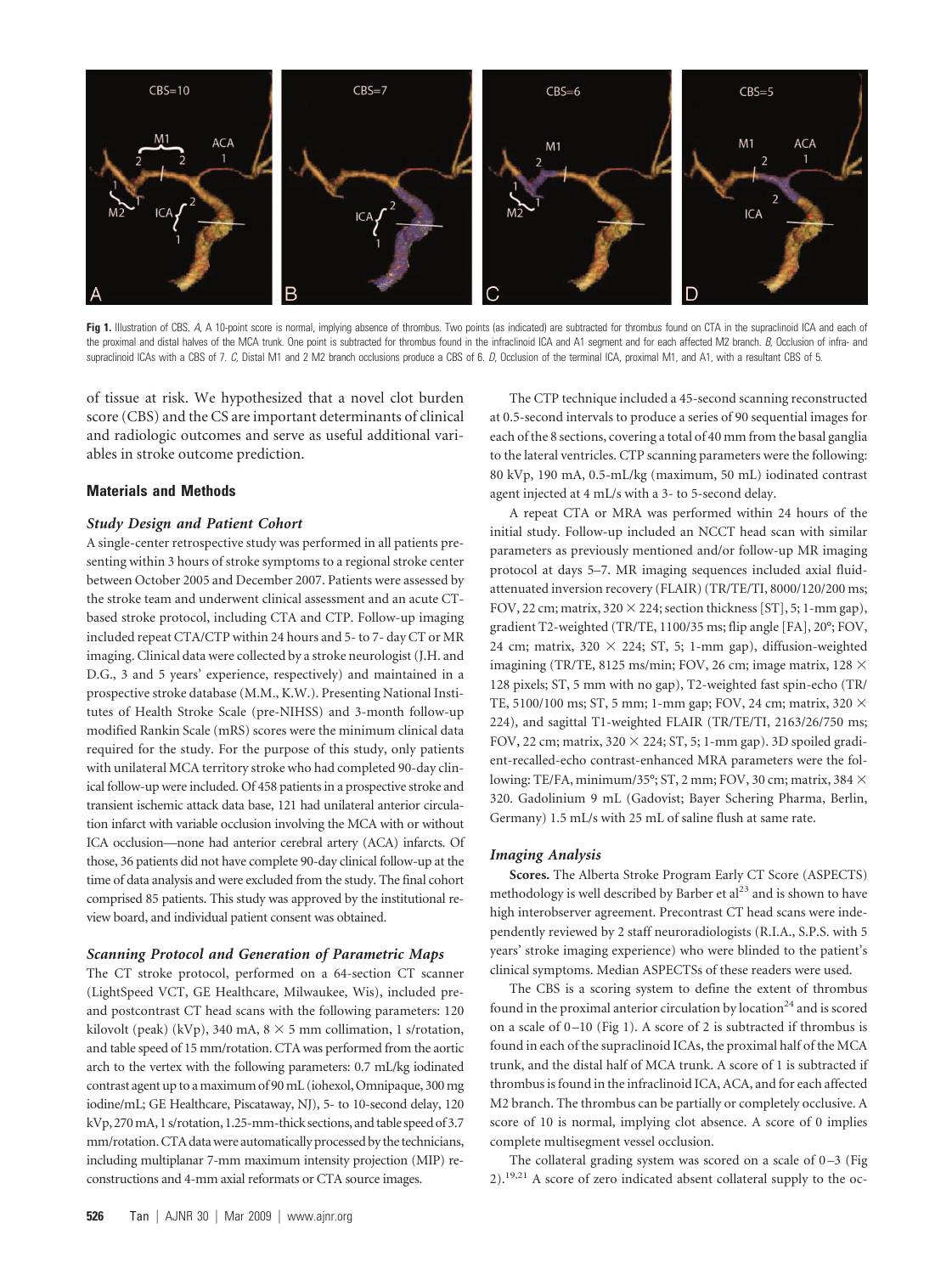

**Fig 2.** MTT and CTA source images (CTA-SI) of 4 different cases, each demonstrating prolonged MTT from a left MCA territory ischemia. CS grading is demonstrated for each collateral grade. *A*, Absence of vessels on CTA-SI is consistent with a CS of 0. *B*, A score of 1 indicates collateral supply filling  $\leq 50\%$  but  $>0\%$  of the occluded MCA territory. *C*, A score of 2 is given for collateral supply filling  $>50\%$  but  $<$  100% of the occluded MCA territory. *D*, A score of 3 is given for 100% collateral supply of the occluded MCA territory.

cluded MCA territory. A score of 1 indicated collateral supply filling  $\leq$ 50% but  $>$ 0% of the occluded MCA territory. A score of 2 was given for collateral supply filling  $>50\%$  but  $<100\%$  of the occluded MCA territory. A score of 3 was given for 100% collateral supply of the occluded MCA territory. Both the CBS and CS were scored independently and read by a staff neuroradiologist (S.P.S. with 5 years' experience) and neuroimaging fellow (I.Y.L.T. with 1 year of experience)

blinded to clinical data. Raw data and reconstructed CTA images were available for review. Median CS and CBS scores of these readers were used. ASPECTS, CBS, and CS were all obtained only on baseline imaging.

Recanalization was graded according to the Thrombolysis in Myocardial Infarction (TIMI) classification on follow-up CTA/ MRA, which was performed within 24 hours of initial study. TIMI zero and 1 were considered nonrecanalized.

**Image Processing.** CT Perfusion 4 software (GE Healthcare) was used to calculate parametric maps of CBF, CBV, and mean transit time (MTT) by using data from the baseline CT perfusion study. Maps were calculated by deconvolution of the arterial input curve by using the model of Johnson and Wilson.<sup>25</sup> Partial volume averaging of the arterial input curve was corrected by using the venous time-attenuation curves.<sup>26</sup> Arterial input and venous output functions were obtained from the ipsilateral ACA and from the superior sagittal sinus, respectively. Functional maps created with CTP were analyzed by using custom software (IDL, Verison 6.1; RSI, Chapel Hill, NC) (R.I.A., 5 years' experience). All components of the analysis were performed blinded to clinical information to reduce bias. Thresholds of cerebral blood volume  $(CBV) < 1.0$  mL/100 g and a cerebral blood flow (CBF) threshold of 25 mL/100 g/minute were used for volumetric measurement of penumbra and infarct, respectively.17,27 The final infarct volume was measured on the follow-up CT or MR imaging study by using Medical Image Processing, Analysis and Visualization, Version 4.0.2-2007-12-12 (Center for Information Technology, National Institutes of Health Bethesda, Md).

#### *Statistical Analysis*

Calculations were performed by using SAS (Version 9.1; SAS Institute, Cary, NC) statistical software package (L.Z.). Results were expressed as the mean  $\pm$  SD or median (interquartile range [IQR]) for quantitative variables and as proportions for categoric findings. The Spearman nonparametric rank correlation was performed to assess the correlation between variables and clinical and radiologic outcomes according to recanalization status. Patients were dichotomized by using the 90-day mRS score into good (mRS score,  $\leq$ 2) versus poor outcome (mRS score,  $>$ 2).

Group comparisons were made by using the Wilcoxon rank sum test and the Fisher exact test. Log transformation was used for variables not passing the normality check. A  $P$  value of  $\leq$ .05 was considered statistically significant. A univariate logistic regression model was repeated; adjustment for potential confounders included age, sex, and recombinant tissue plasminogen activator (rtPA) administration. Overdispersion and underdispersion were corrected with the Pearson goodness-of-fit statistic. Odds ratio (OR) with 95% confidence interval (CI) was calculated for each variable.

Multivariate analysis was then performed. The Hosmer and Lemeshow test and C statistic were used to assess the goodness of fit of the multivariate logistic regression model. The subjects were divided into approximately 10 groups of roughly the same size on the basis of the percentiles of the estimated probabilities. The discrepancies between the observed and expected number of observations in these groups were summarized by the Pearson  $\chi^2$  statistic, which was then compared with a  $\chi^2$  distribution with *t df*, where *t* is the number of groups minus *n*. A small *P* value suggested that the fitted model was not adequate. The C statistic is a measure of the discriminative power of the logistic equation. It varies from 0.5 (the predictions of the model are no better than chance) to 1.0 (the model always assigns higher probabilities to correct cases than to incorrect cases for any pair involving dependent  $= 0$  and dependent  $= 1$ ). Thus C is the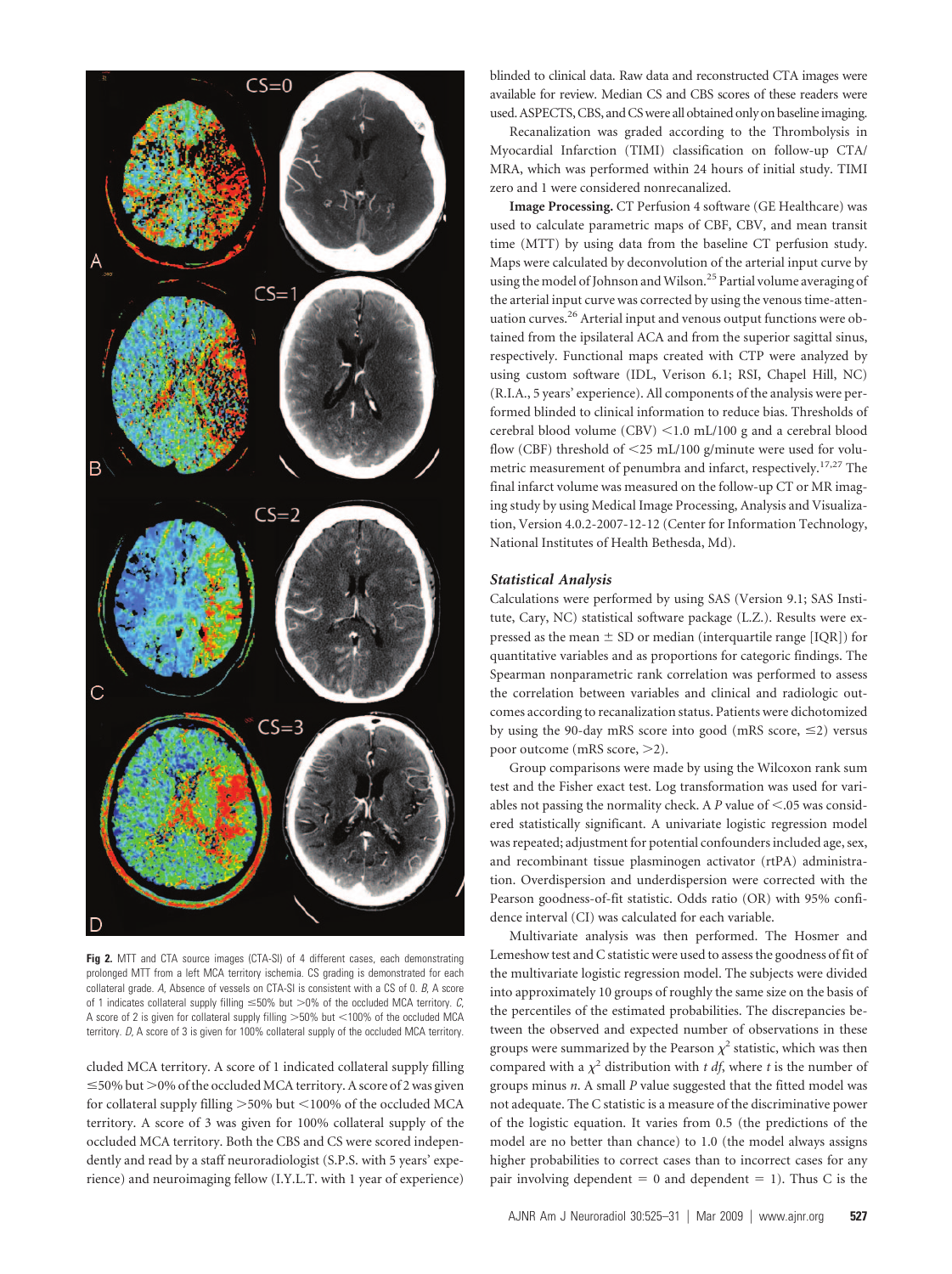|  |  | Table 1: Spearman rank correlation of CBS and CS |  |
|--|--|--------------------------------------------------|--|
|--|--|--------------------------------------------------|--|

| Variable              | CBS(h)                  | CS(h)                   |
|-----------------------|-------------------------|-------------------------|
| <b>ASPECTS</b>        | 0.48 (P<.0001)          | 0.51 (P<.0001)          |
| <b>Baseline NIHSS</b> | $-0.34(P = .002)$       | $-0.41 (P<.0001)$       |
| Baseline CBF volume   | $-0.44(P<.0001)$        | $-0.54$ ( $P < .0001$ ) |
| Baseline CBV volume   | $-0.33(P=.002)$         | $-0.56$ ( $P < .0001$ ) |
| Baseline MTT volume   | $-0.46$ ( $P < .0001$ ) | $-0.54$ ( $P < .0001$ ) |
| 90-day mRS score      | $-0.31 (P = .002)$      | $-0.43(P = .0001)$      |
| Final infarct volume  | $-0.51 (P<.0001)$       | $-0.63$ ( $P < .0001$ ) |
|                       |                         |                         |

**Note:**—CBS indicates clot burden score; CS, collateral score; ASPECTS, Alberta Stroke Program Early CT Score; NIHSS, National Institutes of Health Stroke Score; CBF, cerebral blood flow; CBV, cerebral blood volume; MTT, mean transit time; mRS, modified Rankin Scale.

percentage of all possible pairs of cases in which the model assigns a higher probability to a correct case than to an incorrect case.

Radiologic outcomes measured by final infarct volume and success of recanalization were also analyzed by using the above statistical models. Due to the dynamic nature of clot and collaterals and the interaction with time from onset to scanning, scanning to rtPA, and MTT  $\times$  recanalization, we considered interaction of these factors with CBS. Finally, receiver operating characteristic (ROC) curve analysis was performed on the CBS, the area under curve (AUC) was measured, and a threshold was found. Inter-rater reliability was assessed by intraclass correlation coefficient (ICC) analysis of CBS and CS. A value of 0.20 implied poor agreement; 0.21-0.40, fair agreement; 0.41-0.60, moderate agreement; 0.61-0.80, good agreement; and 0.81–1.0, very good agreement.

# **Results**

#### *Baseline Data*

The mean patient age was  $70 \pm 14.5$  years with 36/85 (42%) being male patients. Baseline median pretreatment NIHSS score was 16 (IQR, 10-20). Median symptom onset-to-CT time was 108 minutes (IQR, 70-148). Intravenous rtPA was given to 60 patients (70.5%). Median time to rtPA was 143 minutes (IQR, 120–165) with a mean dose of  $60.5 \pm 16.5$  mg. The median baseline NCCT ASPECTS was 7 (IQR, 5–9); CBS, 6.5 (IQR, 5–9); and CS, 2 (IQR, 1.5–3). Recanalization occurred in 37 patients (43.5%). Thirty (50%) patients receiving rtPA were recanalized compared with 7 (7/25 or 28%) who were not. Final infarct size was 54 mL (IQR, 17–166 mL). Median 90-day mRS score was 3 (IQR, 2–5). Good clinical outcome was seen in 37 patients (43.5%).

#### *CBS and CS Correlation*

Correlation was better for CS than CBS for all measured perfusion parameters (Table 1). Patients with smaller thrombus extent (ie, higher CBS) and better collaterals demonstrated smaller pretreatment CBF, MTT, and CBV ( $P < .01$  for all parameters) and final infarct volume  $(P < .01)$  and better functional clinical outcome ( $P < .01$ ). CS was higher in patients with smaller thrombus extent ( $r = 0.38$ ,  $P < .01$ ).

#### *Clinical Outcome*

Patients with good clinical outcomes were younger ( $P = .009$ ), with higher baseline ASPECTSs ( $P < .0001$ ), lower baseline NIHSS scores ( $P < .0001$ ), earlier presentation ( $P = .027$ ); and smaller final infarct volume ( $P < .0001$ ) (Table 2). These patients also had a higher CBS ( $P = .0005$ ), CS ( $P = .002$ ), and recanalization rates ( $P = .022$ ) and smaller perfusion defects. No rtPA or sex differences were found between the 2 groups.

Univariate logistic regression analysis is presented in Table 3. Baseline NIHSS score, CBS, and ASPECTS were the most significant predictors of clinical outcome. We considered 5 variables a priori as potential important clinical confounders, including sex, age, baseline NIHSS score, ASPECTS, and rtPA administration. Univariate analysis was repeated, controlling for these variables. Baseline NIHSS score, ASPECTS, and age were significant confounders, but rtPA and sex had limited effect. After adjustment, CBS ( $P < .01$ ), final infarct volume  $(P < .01)$ , and time to scanning  $(P < .01)$  were significantly associated with clinical outcome. Recanalization had borderline significance  $(P = .047)$ . Multivariate logistic regression analysis, adjusting for confounders, demonstrated significance for CBS ( $P = .009$ ), recanalization ( $P = .015$ ), and 2 confounding factors: baseline NIHSS ( $P = .0025$ ) and age  $(P = .0181)$  (Table 4). There was an adequate model goodness of fit demonstrated by the Hosmer and Lemeshow test (*P* .72) and C statistic ( $C = 0.90$ ). Interaction with CBS and time from onset to scanning, scanning to rtPA, and MTT  $\times$  recanalization were considered. No interaction could be found between each of these parameters and CBS ( $P = .25$ ,  $P = .27$ ,  $P =$ .08,  $P = .69$ ). CBS, recanalization, baseline NIHSS score, and age remained significantly associated with outcome.

ROC analysis (Fig 3) demonstrated an AUC of 0.75 (95% CI, 0.65–0.84;  $P = .0001$ ). CBS  $>6$  predicted good clinical outcome with a sensitivity of 73% (95% CI, 55.9%–86.2%), a specificity of 64.6% (95% CI, 49.5%–77.8%), and a positive likelihood ratio of 2.1. The patient group was dichotomized by a CBS threshold of  $\geq 6$  (Table 5). There was no significant difference between the 2 groups for age, sex, and baseline clinical variables, including time to scanning  $(P = .3)$ , time to rtPA  $(P = .8)$ , rtPA dose  $(P = .2)$ , hypertension  $(P = .47)$ , and hyperglycemia ( $P = .75$ ). Patients with CBS  $>6$  had a higher baseline ASPECTS, smaller CBV and CBF volume, higher collateral score, smaller final infarct size, and better clinical outcome. Risk of parenchymal hemorrhage was lower but did not reach statistical significance  $(P = .08)$ .

#### *Radiologic Outcome*

Univariate logistic regression analysis for final infarct volume demonstrated a negative association between final infarct size and ASPECTS, CBS, and CS ( $P < .0001$  for all variables). Baseline CBF, CBV, MTT, and baseline NIHSS score were positively associated with final infarct outcome ( $P < .0001$  for all). Baseline ASPECTS ( $P = .02$ ), CBS ( $P = .03$ ), CBV ( $P =$ .002), and CS  $(P = .04)$  were associated with final infarct size on multivariate linear regression analysis. Patients with CBS  $>6$  achieved higher recanalization rates (71%) with rtPA than  $CBS \leq 6$  (44%) ( $P = .04$ ; OR, 3.2; 95% CI, 1.1–9.4) (Table 5)

# *Interobserver Agreement*

There was very good interobserver correlation for CBS (ICC, 0.97; 95% CI, 0.95–0.98) and CS (ICC, 0.87; 95% CI,  $0.80 - 0.91$ .

# **Discussion**

CTA-derived assessment of clot extent (CBS) is an independent predictor of clinical and radiologic outcomes in acute MCA territory stroke. Patients with smaller clot extent are more likely to have smaller baseline infarcts and lower baseline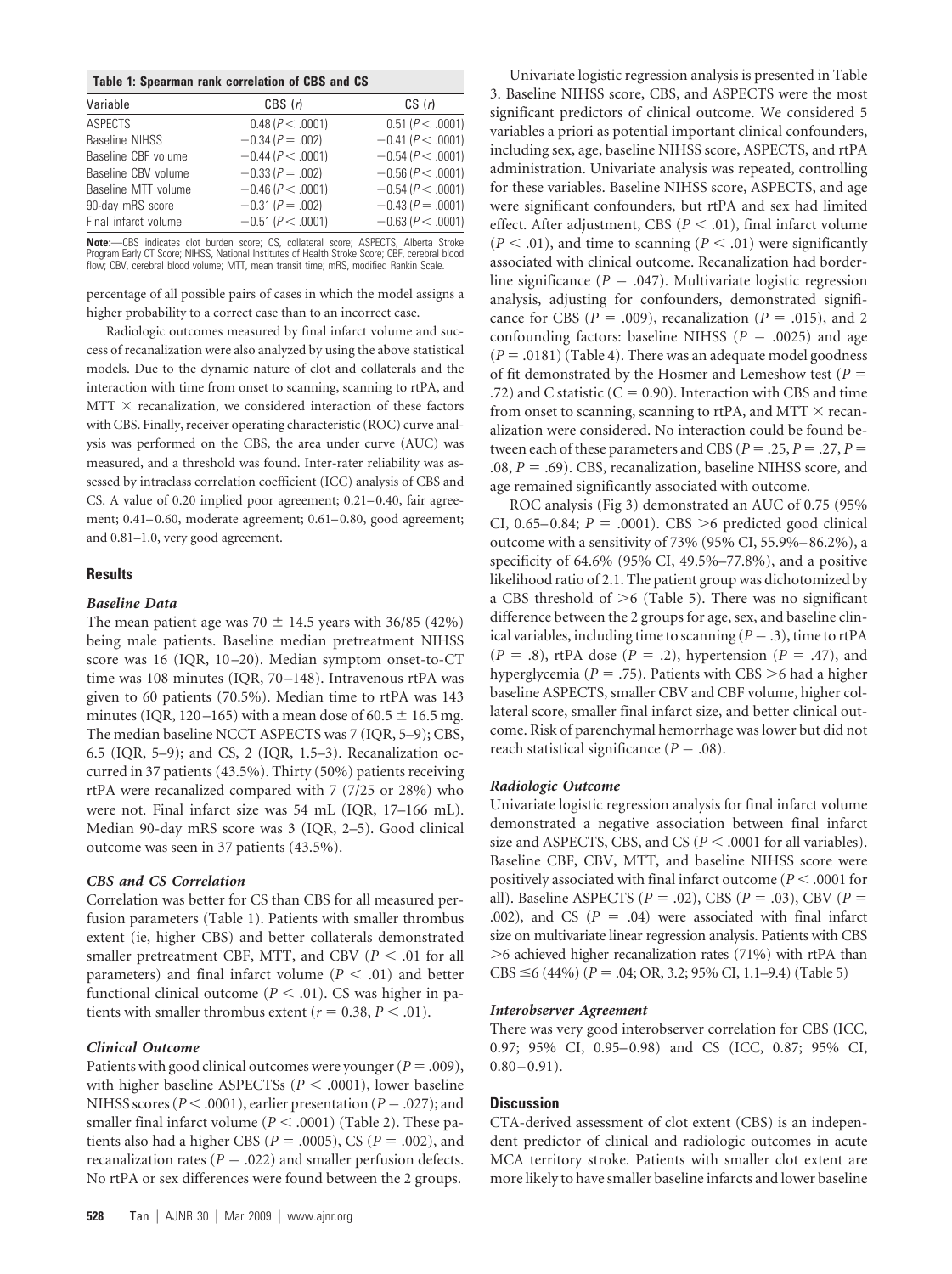| Table 2: Patient clinical outcome dichotomized into good (mRS score, $\leq$ ) and poor clinical outcome (mRS score, >2) at 90 days |  |
|------------------------------------------------------------------------------------------------------------------------------------|--|
|------------------------------------------------------------------------------------------------------------------------------------|--|

|                                                      | mRS Score $\leq$ 2 | mRS Score $>2$   |         |
|------------------------------------------------------|--------------------|------------------|---------|
| Parameters                                           | $(n = 38)$         | $(n = 47)$       | P Value |
| Age (yr), mean $\pm$ SD                              | $65 (\pm 15.7)$    | 74 ( $\pm$ 12.7) | .0088   |
| NCCT ASPECTS, median (IQR)                           | $9(7-9)$           | $6(4-7)$         | < 0.001 |
| CBS, median (IQR)                                    | $7.5(6-9)$         | $6(4-7)$         | .0005   |
| CS, median (IQR)                                     | $2.5(2-3)$         | $2(1-2.5)$       | .0015   |
| Baseline NIHSS score, median (IQR)                   | $11(6-16)$         | $19(15 - 23)$    | < 0001  |
| rtPA, % (No.)                                        | 76.3 (29)          | 70.0 (31)        | .3447   |
| rtPA dose (mg), mean $\pm$ SD                        | $62.2 \pm 14.0$    | $59.2 \pm 18.9$  | .9083   |
| Time to scanning (min), median (IQR)                 | 89 (65-120)        | 120 (80-150)     | .0267   |
| Recanalization, % (No.)                              | 57.9 (22)          | 31.9(15)         | .0219   |
| Final infarct size (cm <sup>3</sup> ), mean $\pm$ SD | $53 \pm 72$        | $172 \pm 143$    | < 0.001 |
| Baseline CBF (cm <sup>3</sup> ), mean $\pm$ SD       | $85 \pm 41$        | $110 \pm 56$     | .0001   |
| Baseline CBV (cm <sup>3)</sup> , mean $\pm$ SD       | $22 \pm 16$        | $56 \pm 45$      | .0001   |
| Baseline MTT (cm <sup>3</sup> ), mean $\pm$ SD       | $109 \pm 84$       | $84 \pm 42$      | .0344   |

**Note:**—NCCT indicates noncontrast CT; IQR, interquartilerange; rtPA, recombinant tissue plasminogen activator.

| clinical outcome (mRS score, $\leq$ 2 at 90 days) |         |       |                                         |                                         |  |  |
|---------------------------------------------------|---------|-------|-----------------------------------------|-----------------------------------------|--|--|
| Parameter                                         | P Value | 0R    | Lower 95%<br>Confidence<br>Level for OR | Upper 95%<br>Confidence<br>Level for OR |  |  |
| Age                                               | .0151   | 0.956 | 0.922                                   | 0.991                                   |  |  |
| <b>ASPECTS</b>                                    | < 0.001 | 1.635 | 1.464                                   | 1.825                                   |  |  |
| NIHSS score at<br>presentation                    | < 0.001 | 0.827 | 0.755                                   | 0.904                                   |  |  |
| rtPA given                                        | .3061   | 1.733 | 0.605                                   | 4.970                                   |  |  |
| <b>CBS</b>                                        | < 0.001 | 1.499 | 1.236                                   | 1.818                                   |  |  |
| CS                                                | .0152   | 3.359 | 1.263                                   | 8.931                                   |  |  |
| CBF                                               | .0263   | 0.989 | 0.980                                   | 0.999                                   |  |  |
| <b>MTT</b>                                        | .0265   | 0.989 | 0.979                                   | 0.999                                   |  |  |
| Time to rtPA                                      | .7977   | 0.998 | 0.984                                   | 1.013                                   |  |  |
| rtPA dose                                         | .4959   | 1.011 | 0.979                                   | 1.045                                   |  |  |
| CBS > 6                                           | .0033   | 4.219 | 1.617                                   | 11.010                                  |  |  |
| Hyperglycemia                                     | .0303   | 0.097 | 0.012                                   | 0.801                                   |  |  |
| Final infarct size                                | .0002   | 0.442 | 0.286                                   | 0.684                                   |  |  |
| Recanalization                                    | .0183   | 3.077 | 1.209                                   | 7.826                                   |  |  |

**Table 3: Univariate logistic regression analysis for favorable**

**Note:**—OR indicates odds ratio.

**Table 4: Multivariate logistic regression analysis of favorable clinical outcome (mRS score,** <**2 at 90 days), controlling for confounders**

| Variable                       | Coefficient | P Value | 0R    | Lower<br>CI of OR | Upper<br>CI of OR |
|--------------------------------|-------------|---------|-------|-------------------|-------------------|
| Intercept                      | 0.4664      | .8301   |       |                   |                   |
| CBS                            | 0.4448      | .0089   | 1.560 | 1.118             | 2.177             |
| Recanalization                 | 1.6106      | .0149   | 5.006 | 1.368             | 18.312            |
| NIHSS score at<br>presentation | $-0.1734$   | .0025   | 0.841 | 0.751             | 0.941             |
| Age                            | $-0.0588$   | .0181   | 0.943 | 0.898             | 0.990             |

NIHSS scores, achieve a good clinical outcome, and have smaller final infarct size. Recanalization rates are also higher following intravenous rtPA in patients with smaller clot extent. A CBS threshold of  $>$ 6 has a modest sensitivity and specificity and could be considered an adjunct to other imaging and clinical features, including baseline NIHSS and ASPECTS. CS predicts final infarct size but does not independently predict clinical outcome. CBS and CS demonstrate high interobserver reliability.

Many stroke physicians rely predominantly on clinical data such as baseline NIHSS score and time of symptom onset



**Fig 3.** ROC for CBS prediction of good clinical outcome (mRS score,  $\leq$ 2). A threshold of  $>6.5$  was found with an AUC of 0.73 (95% CI, 0.62-0.82;  $P = .0001$ ).

|             | Table 5: Group dichotomization by ROC-defined CBS threshold of |  |  |  |
|-------------|----------------------------------------------------------------|--|--|--|
| more than 6 |                                                                |  |  |  |

|                                                      | $CBS \leq 6$   |                    |         |
|------------------------------------------------------|----------------|--------------------|---------|
| Parameter                                            | $(n = 41)$     | $\texttt{CBS} > 6$ | P Value |
| Age, mean $\pm$ SD                                   | 68 (12)        | 71 (15)            | .18     |
| ASPECTS, median (IQR)                                | $6(3.5 - 7.5)$ | $9(6 - 10)$        | < 0.001 |
| Presenting NIHSS score, median (IQR)                 | 18 (14.5-21)   | $13(6.25 - 0.5)$   | .009    |
| Time to scanning (min), mean $\pm$ SD                | $122 \pm 63$   | $137 \pm 20$       | .28     |
| Time to rtPA (min), mean $\pm$ SD                    | $142 \pm 51$   | $142 + 26$         | .79     |
| Post-rtPA recanalization (No.) (%)                   | 14 (44%)       | 20 (71%)           | .04     |
| Hyperglycemia (No.) (%)                              | $6(14.6\%)$    | $5(11.4\%)$        | .75     |
| Hypertension (No.) (%)                               | $9(22.0\%)$    | 13 (29.5%)         | .47     |
| CS. median (IQR)                                     | $2(1-2.5)$     | $2.5(2-3)$         | .005    |
| CBF (cm <sup>3</sup> ), mean $\pm$ SD                | $119 \pm 47$   | $78 \pm 51$        | < 0001  |
| CBV (cm <sup>3</sup> ), mean $\pm$ SD                | $49 \pm 39$    | $29 \pm 35$        | .003    |
| MTT (c cm <sup>3</sup> ), mean $\pm$ SD              | $119 \pm 43$   | $76 \pm 51$        | .0001   |
| rtPA dose (mq), mean $\pm$ SD                        | $61 \pm 18$    | $60 \pm 14$        | 0.21    |
| Final infarct size (cm <sup>3</sup> ), mean $\pm$ SD | $179 \pm 130$  | $58 \pm 98$        | < 0001  |
| mRS, median (IQR)                                    | $4(3-6)$       | $2(1-5)$           | .002    |
| Parenchymal hemorrhage (No.) (%)                     | 10(24)         | 4(9)               | .05     |

**Note:**—ROC indicates receiver operating characteristic.

when deciding whether to perform thrombolysis in patients presenting with strokelike symptoms within accepted treatment time windows. Imaging data are often limited to an NCCT to determine infarct extent and presence of hemorrhage. In stroke centers and recent trials, increasingly advanced CT- and MR imaging-based strategies are being con-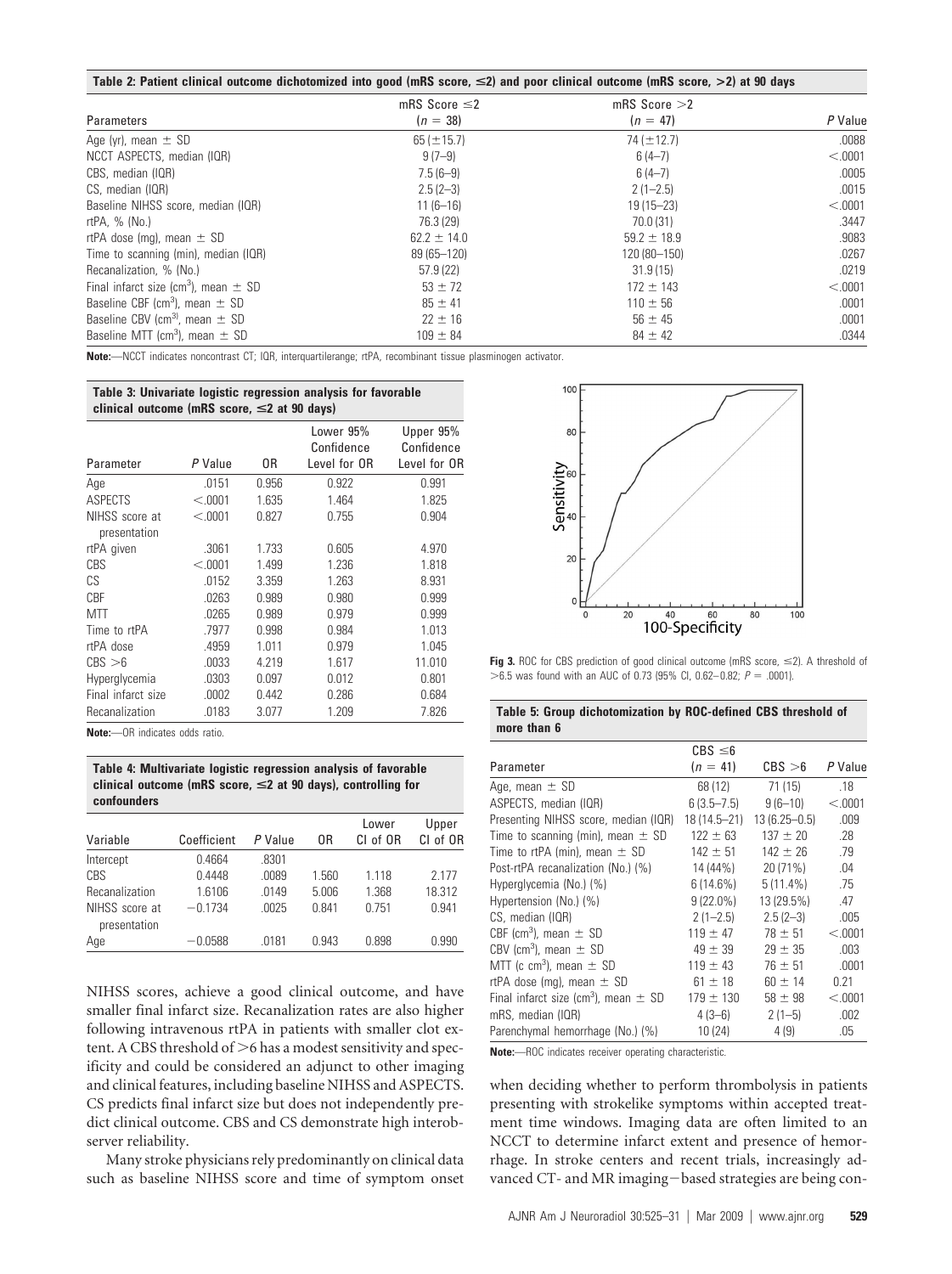

Fig 4. An 88-year-old woman presented with left-sided weakness treated with intravenous rtPA without recanalization. *A*, Noncontrast head CT scan demonstrates loss of gray-white matter differentiation within the right frontal lobe and caudate body with an ASPECTS of 3 and a baseline NIHSS score of 17. *B*, Coronal MIP image demonstrates poor contrast opacification of right supra- and infraclinoid ICAs (*arrowhead*) and M1 segment extending into the proximal M2 branches (*arrow*), scoring a CBS of 1. *C*, Axial CTA source image demonstrates a CS of 1. The patient was not treated with thrombolysis, was not recanalized, and achieved an mRS score of 4 at 90 days.

sidered to stratify patient risk better.<sup>28,29</sup> A recent publication, for example, defined infarct core and mismatch sizes associated with poor outcome or showing little benefit following thrombolysis.29 Proximal clot location is increasingly appreciated as an important determinant in outcome.<sup>3,30-32</sup> Patients with a larger clot burden have been shown to have larger infarction volumes at baseline and poorer clinical outcomes.<sup>33,34</sup> The CBS is designed to be weighted to vessel location, assigning higher points to the terminal ICA and proximal MCA locations. However, by distinguishing proximal and distal MCA and ICA locations and number of M2 branches affected, the score also accounts for clot extent (Fig 4).

An increasing number of established and emerging vessel recanalization techniques are available, including intravenous and intra-arterial thrombolysis, mechanical thrombectomy devices, and low-frequency pulsed-waved transcranial Doppler sonography.7,8,35,36 Recanalization rates are known to vary according to thrombus location, which is often a reflection of thrombus extent. Recently, occlusion length has been shown to be an important determinant of the efficiency and complication rates in mechanical thrombectomy.5 Higher rates of recanalization are often achieved with more invasive techniques, though at the cost of increased complications, including parenchymal hemorrhage<sup>37</sup>and vessel injury/rupture.<sup>38</sup> Rates of intravenous rtPA recanalization for isolated MCA occlusion are reported at 39%, compared with 9% for tandem ICA and MCA occlusion.<sup>9</sup> These results are consistent with our observations that a lower CBS is associated with lower intravenous recanalization rates and suggest the need for a stratified treatment response according to the site of vessel occlusion and clot extent. A rapidly applied and reproducible scoring system that enables patient stratification in combination with established parameters such as ASPECTS, NIHSS score, and perfusion deficit is desirable. We propose that identification of patients with a larger thrombus extent could allow patient selection for more aggressive recanalization strategies in those centers where intra-arterial thrombolysis does not routinely follow intravenous rtPA use.

Several studies have established the importance of collat-

eral supply in the prediction of stroke outcome by means of final infarct volume and functional outcome.<sup>4,39,40</sup> Without adequate collateral flow, irreversible neuronal damage occurs within minutes.<sup>41</sup> Collateral supply helps to prevent or limit the extent of infarction until recanalization facilitates ischemic penumbra reperfusion.21 Collateral supply plays a pivotal role in the pathophysiology of cerebral ischemia but is difficult to quantify due to its diminutive and complex routes. Although somewhat crude, the CTA-derived CS provides a simple and reproducible assessment of collateral supply<sup>22</sup> and confirms the association between smaller infarct volumes and good collateral supply.

Outcome results in this study are limited by their applicability only to patients treated with intravenous rtPA or receiving no thrombolytic treatment. Different thresholds may exist for patients in those centers that follow the Interventional Management of Stroke protocol, where patients are transferred immediately to the angiographic suite for intra-arterial intervention after a bridging dose of intravenous rtPA. This limitation reflects a lack of a dedicated neuroangiographic suite and difficulty in emergent anesthesia access in the authors' center. However, despite theoretically more rapid time to recanalization, the impact of an intra-arterial approach remains dependent on baseline infarction volume, which, in turn, is determined by the interplay between clot extent/location and collateral supply. The study is limited by heterogeneity in treatment, follow-up technique, and time to treatment, which are common limitations in a clinically managed cohort of patients. CT perfusion representation of initial infarct is limited to 8-cm coverage in this study; however, good correlation has been found between baseline CT and MR perfusion parameters and final infarct volume.<sup>42,43</sup> Furthermore, given the constraints on imaging and the lack of continuous arterial monitoring, the exact time of recanalization within 24 hours of presentation cannot be determined with certainty.

In conclusion, many important radiologic and clinical predictors have been studied to help determine favorable clinical outcome in acute stroke. The factors are used clinically to stratify treatment options and enable the clinician to ensure